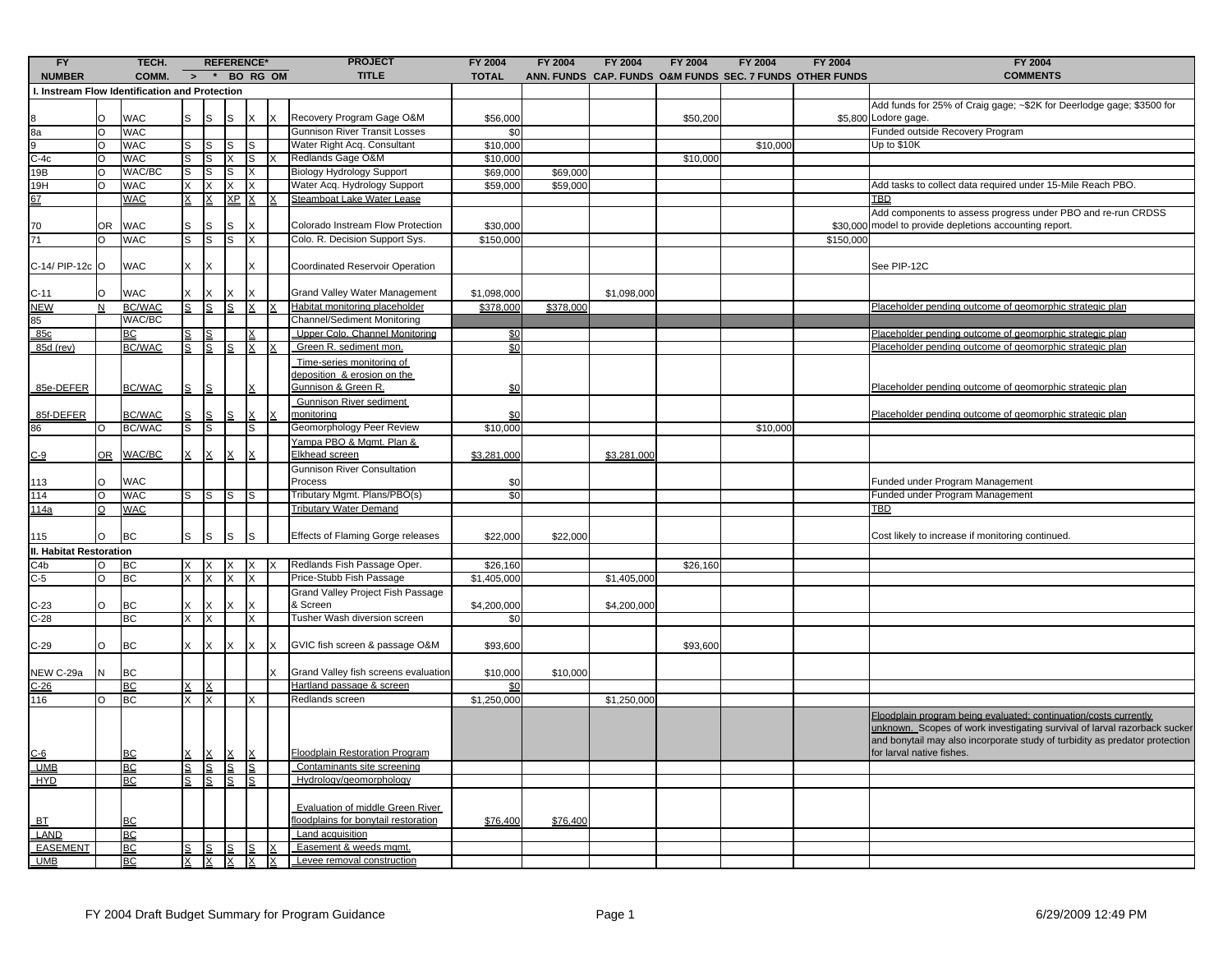| FY            |   | TECH.     | <b>REFERENCE*</b> |                 |  |  | <b>PROJECT</b>                                                       | FY 2004      | FY 2004  | FY 2004 | FY 2004 | FY 2004 | FY 2004                                                  | FY 2004         |
|---------------|---|-----------|-------------------|-----------------|--|--|----------------------------------------------------------------------|--------------|----------|---------|---------|---------|----------------------------------------------------------|-----------------|
| <b>NUMBER</b> |   | COMM.     |                   | <b>BO RG OM</b> |  |  | <b>TITLE</b>                                                         | <b>TOTAL</b> |          |         |         |         | ANN, FUNDS CAP, FUNDS O&M FUNDS SEC, 7 FUNDS OTHER FUNDS | <b>COMMENTS</b> |
| $L_{\rm RZ}$  |   | IBC       |                   |                 |  |  | Evaluation of larval RBS stocked<br>into Middle Green R. depressions | \$66,000     | \$66,000 |         |         |         |                                                          |                 |
| <b>NEW</b>    | M |           |                   |                 |  |  | Evaluate razorback migration and<br>recruitment                      | \$72,000     | \$72,000 |         |         |         |                                                          |                 |
|               |   | BC        |                   |                 |  |  | Stewart Lake management plan                                         |              |          |         |         |         |                                                          |                 |
| <b>NEW</b>    |   | <b>BC</b> |                   |                 |  |  | Eval. Pikeminnow entrainment in<br>Yampa diversion structures        | \$10,000     | \$10,000 |         |         |         |                                                          |                 |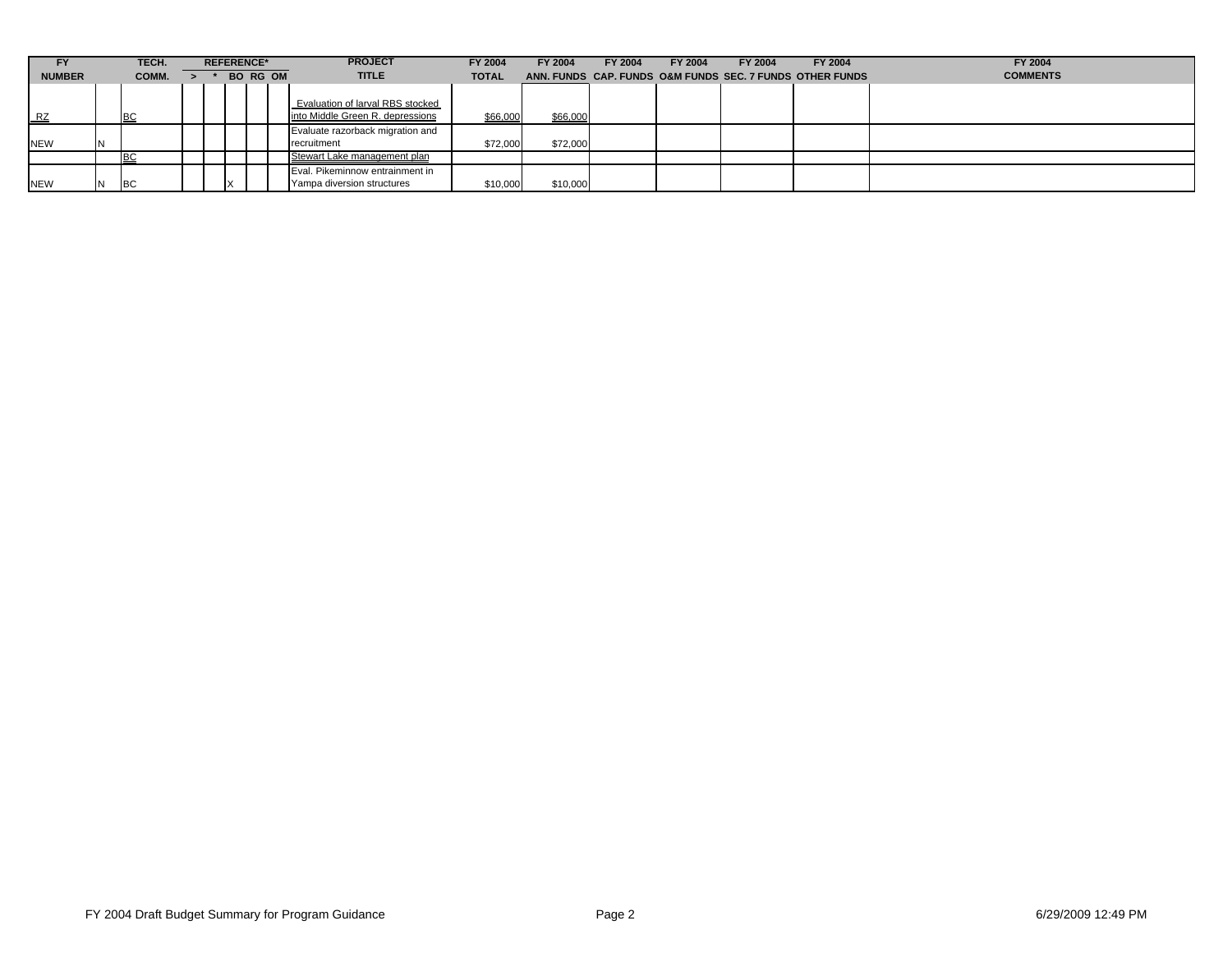| FY<br><b>NUMBER</b>                              |         | TECH.<br><b>REFERENCE*</b><br>$\rightarrow$ * BO RG OM<br>COMM. |               | <b>PROJECT</b><br><b>TITLE</b> | FY 2004<br><b>TOTAL</b> | <b>FY 2004</b> | <b>FY 2004</b> | FY 2004                                                         | FY 2004              | FY 2004<br>ANN. FUNDS CAP. FUNDS O&M FUNDS SEC. 7 FUNDS OTHER FUNDS | FY 2004<br><b>COMMENTS</b> |                      |  |  |                                                                                                                                                                                |
|--------------------------------------------------|---------|-----------------------------------------------------------------|---------------|--------------------------------|-------------------------|----------------|----------------|-----------------------------------------------------------------|----------------------|---------------------------------------------------------------------|----------------------------|----------------------|--|--|--------------------------------------------------------------------------------------------------------------------------------------------------------------------------------|
| III. Reduce Nonnative Fish and Sportfish Impacts |         |                                                                 |               |                                |                         |                |                |                                                                 |                      |                                                                     |                            |                      |  |  | As needed, add funds to individual SOW's for participation in public<br>involvement                                                                                            |
| C-18/19                                          | O       | <b>BC</b>                                                       | S             | ls                             |                         | $\mathbf{s}$   |                | Analysis of centrarchid concentration<br>areas                  | \$122,900            | \$122,900                                                           |                            |                      |  |  |                                                                                                                                                                                |
| $C-20$                                           | $OR$ BC |                                                                 |               |                                |                         |                |                | Highline net replacement and O&M                                | \$208,000            |                                                                     |                            | \$200,000            |  |  | O&M funds are for net replacement. Biology Committee to review<br>Colorado report and discuss options for controlling escapement of<br>\$8,000 nonnative fishes from Highline. |
| 106                                              |         | BC                                                              | S             | ls                             | S                       | X              |                | Nonnative stocking regs. eval.                                  |                      |                                                                     |                            |                      |  |  |                                                                                                                                                                                |
| 109                                              |         | OR BC                                                           |               |                                |                         |                |                | Middle Green northern pike removal                              | \$48,300             | \$48,300                                                            |                            |                      |  |  |                                                                                                                                                                                |
| 110                                              | OR BC   |                                                                 | X             | X                              |                         | X              |                | Lower Yampa catfish removal                                     | \$140,000            | \$140,000                                                           |                            |                      |  |  |                                                                                                                                                                                |
| $C-31$                                           | OR BC   |                                                                 |               | S                              | ХP                      | X              |                | Northern pike exclusion assessment                              |                      |                                                                     |                            |                      |  |  |                                                                                                                                                                                |
| 98a                                              | OR BC   |                                                                 | X             | X                              |                         | X              |                | Yampa River pike control                                        | \$73,000             | \$73,000                                                            |                            |                      |  |  |                                                                                                                                                                                |
| 98b                                              |         | OR BC                                                           |               |                                |                         | x              |                | Upper Yampa River pike, bass, &<br>catfish translocation        | \$86,100             | \$86,100                                                            |                            |                      |  |  |                                                                                                                                                                                |
| <u> 119</u>                                      |         | <b>BC</b>                                                       | S             | lS                             |                         | S              |                | Evaluate warmwater sportfish<br>escapement from Starvation      | \$0                  |                                                                     |                            |                      |  |  | f can't be tested in 03, 03 funds may carry over to 04.                                                                                                                        |
| 123                                              | OR BC   |                                                                 | X             |                                |                         | X              |                | Green River nonnative fish removal                              | \$186,500            | \$186,500                                                           |                            |                      |  |  |                                                                                                                                                                                |
| 124                                              | OR BC   |                                                                 | X             | X                              |                         | X              |                | Duchesne River nonnative fish<br>removal                        | \$28,700             | \$28,700                                                            |                            |                      |  |  |                                                                                                                                                                                |
|                                                  |         |                                                                 |               |                                |                         | X              |                | Middle Yampa River smallmouth<br>bass and catfish translocation |                      |                                                                     |                            |                      |  |  |                                                                                                                                                                                |
| 125<br>126                                       | OR BC   | OR BC                                                           | X             | Ιx                             |                         | X              |                | Colorado River catfish removal                                  | \$36,000<br>\$77,700 | \$36,000<br>\$77,700                                                |                            |                      |  |  |                                                                                                                                                                                |
|                                                  |         |                                                                 |               |                                |                         |                |                | Native fish response to nonnative                               |                      |                                                                     |                            |                      |  |  | Program guidance to be developed by Colorado & Program Director's                                                                                                              |
| <b>NEW</b>                                       |         | <b>BC</b>                                                       |               |                                |                         |                |                | fish control efforts                                            |                      |                                                                     |                            |                      |  |  | office.                                                                                                                                                                        |
| IV. Propagation & Genetics Management            |         |                                                                 |               |                                |                         |                |                |                                                                 |                      |                                                                     |                            |                      |  |  |                                                                                                                                                                                |
| 29                                               |         |                                                                 |               |                                |                         |                |                | <b>O&amp;M Propagation Facilities</b>                           |                      |                                                                     |                            |                      |  |  |                                                                                                                                                                                |
| 29a                                              | OR BC   |                                                                 |               |                                |                         | $X \mid X$     | X              | <b>Grand Valley</b>                                             | \$357,000            |                                                                     |                            | \$357,000            |  |  |                                                                                                                                                                                |
| 29b                                              | OR BC   |                                                                 | X             |                                | X                       | X              | X              | Ouray                                                           | \$440,000            |                                                                     |                            | \$440,000            |  |  |                                                                                                                                                                                |
|                                                  | OR BC   |                                                                 | S             |                                | S                       | S              |                | Ouray well-field development/repai                              | \$40,000             |                                                                     |                            | \$40,000             |  |  |                                                                                                                                                                                |
| 29c                                              | OR BC   |                                                                 | X.            |                                | X.                      | X              |                | Wahweap                                                         | \$235,900            |                                                                     |                            | \$235,900            |  |  |                                                                                                                                                                                |
| 29-D                                             | OR BC   |                                                                 | X.            |                                | X.                      | X              |                | Mumma native species hatchery                                   | \$73,500             |                                                                     |                            | \$73,500             |  |  |                                                                                                                                                                                |
| $C-7$                                            |         |                                                                 |               |                                |                         |                |                | Propagation Facilities & Equipment                              |                      |                                                                     |                            |                      |  |  |                                                                                                                                                                                |
| PONDS                                            | O       | BC                                                              | S             |                                |                         | S S            |                | Growout pond leases, etc.                                       |                      |                                                                     |                            | \$30,000             |  |  |                                                                                                                                                                                |
| <b>TAGS</b>                                      | O       | <b>BC</b>                                                       |               |                                | S                       | lS             |                | PIT tags                                                        |                      |                                                                     | \$210,000                  |                      |  |  |                                                                                                                                                                                |
| V. Research, Monitoring & Data Management        | $\circ$ | <b>BC</b>                                                       | S             | ls                             | $\mathsf{ls}$           | $\mathsf{S}$   |                | Larval Fish Lab Identification                                  | \$45,600             |                                                                     |                            | \$45,600             |  |  |                                                                                                                                                                                |
| 15                                               |         |                                                                 |               |                                |                         |                |                |                                                                 |                      |                                                                     |                            |                      |  |  | Reduced (less ISMP & CPM YOY sampling; however, there will be work to<br>consolidate archives for razorback and bonytail stocking evaluation and                               |
| 16                                               | OR BC   |                                                                 | S             | ls                             | ls                      | ls             | <b>I</b> S     | Database Management                                             | \$35,000             |                                                                     |                            | \$35,000             |  |  | enter large amount of hatchery PIT tag data.                                                                                                                                   |
| 22                                               |         |                                                                 |               |                                |                         |                |                | Population Monitoring                                           |                      |                                                                     |                            |                      |  |  |                                                                                                                                                                                |
|                                                  |         |                                                                 |               |                                |                         |                |                | Yampa & middle Green CPM & RBS                                  |                      |                                                                     |                            |                      |  |  |                                                                                                                                                                                |
| 22f                                              | O       | BC                                                              | s             | S                              |                         | S              | S.             | larval survey                                                   | \$94,500             |                                                                     |                            | \$94,500             |  |  |                                                                                                                                                                                |
| 127                                              | lo      | <b>BC</b>                                                       | X             | X                              |                         | Χ              |                | <b>Upper Colorado River CPM</b>                                 | \$106,100            |                                                                     |                            | \$106,100            |  |  |                                                                                                                                                                                |
| 128a                                             |         | BC                                                              | IX.           | IХ                             |                         | X              |                | Middle Green/Yampa CPM pop. est.                                |                      |                                                                     |                            |                      |  |  |                                                                                                                                                                                |
| 128b                                             | O       | BC                                                              | X.            | X                              |                         | X              |                | Lower Green CPM est.                                            | \$50,000             |                                                                     |                            | \$50,000             |  |  |                                                                                                                                                                                |
| 129                                              | O       | BC                                                              | X.            | IX.                            |                         | X              |                | HBC pop est in Deso/Grey                                        | \$12,000             |                                                                     |                            | \$12,000             |  |  |                                                                                                                                                                                |
|                                                  | lo      |                                                                 |               |                                |                         | X              |                | HBC pop est in Cataract Canyon                                  |                      |                                                                     |                            |                      |  |  | Estimate, based on study being moved out one year. Population estimate<br>may be difficult; work should be re-evaluated after the first year.                                  |
| 130<br>131                                       | lo      | BC<br>BC                                                        | X<br>$\times$ | X                              |                         | X              |                | <b>HBC in Black Rocks</b>                                       | \$90,000<br>\$46,100 |                                                                     |                            | \$90,000<br>\$46,100 |  |  |                                                                                                                                                                                |
| 132                                              | O       | BC                                                              | X.            | IX                             |                         | X              |                | <b>HBC</b> in Westwater                                         | \$67,900             |                                                                     |                            | \$67,900             |  |  |                                                                                                                                                                                |
| 133                                              | O       | BC                                                              | X.            | ΙX                             |                         | X              |                | HBC in Yampa Canyon                                             | \$96,900             |                                                                     |                            | \$96,900             |  |  |                                                                                                                                                                                |
|                                                  |         |                                                                 |               |                                |                         |                |                |                                                                 |                      |                                                                     |                            |                      |  |  |                                                                                                                                                                                |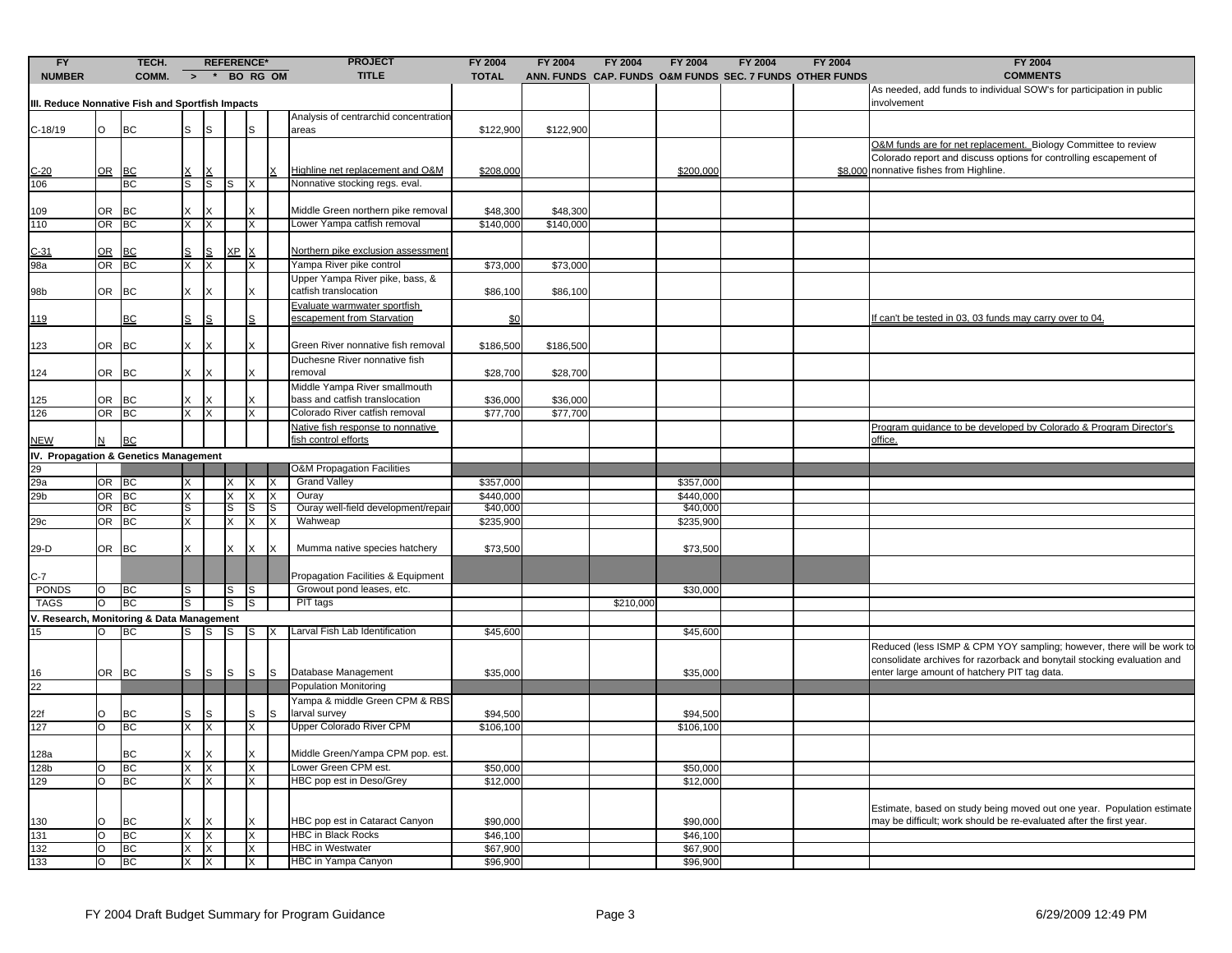| FY            |           | TECH.      |                 | <b>REFERENCE*</b> |  |  | <b>PROJECT</b>                      | FY 2004      | FY 2004  | FY 2004 | FY 2004 | <b>FY 2004</b>                                           | FY 2004 | FY 2004                                                                                                                          |
|---------------|-----------|------------|-----------------|-------------------|--|--|-------------------------------------|--------------|----------|---------|---------|----------------------------------------------------------|---------|----------------------------------------------------------------------------------------------------------------------------------|
| <b>NUMBER</b> |           | COMM.      | <b>BO RG OM</b> |                   |  |  | <b>TITLE</b>                        | <b>TOTAL</b> |          |         |         | ANN, FUNDS CAP, FUNDS O&M FUNDS SEC, 7 FUNDS OTHER FUNDS |         | <b>COMMENTS</b>                                                                                                                  |
| 121           | <b>OR</b> | . IBC      |                 |                   |  |  | Survey for larval RBS in Upper CRB  | \$91,200     | \$91,200 |         |         |                                                          |         | Incorporate new sites as identified in early program guideance and identify<br>adult congregations and potential spawning sites. |
| <b>NEW</b>    |           | <b>IBC</b> |                 |                   |  |  | Razorback & bonytail stocking eval. | \$30,000     | \$30,000 |         |         |                                                          |         |                                                                                                                                  |
| <b>NEW</b>    |           | <b>IBC</b> |                 |                   |  |  | Computer-interactive cyprinid key   | \$40,600     | \$40,600 |         |         |                                                          |         |                                                                                                                                  |
| <b>NEW</b>    |           | BC         |                 |                   |  |  | YOY Colo, pikeminnow monitoring     |              |          |         |         |                                                          |         | Program guidance to be developed.                                                                                                |